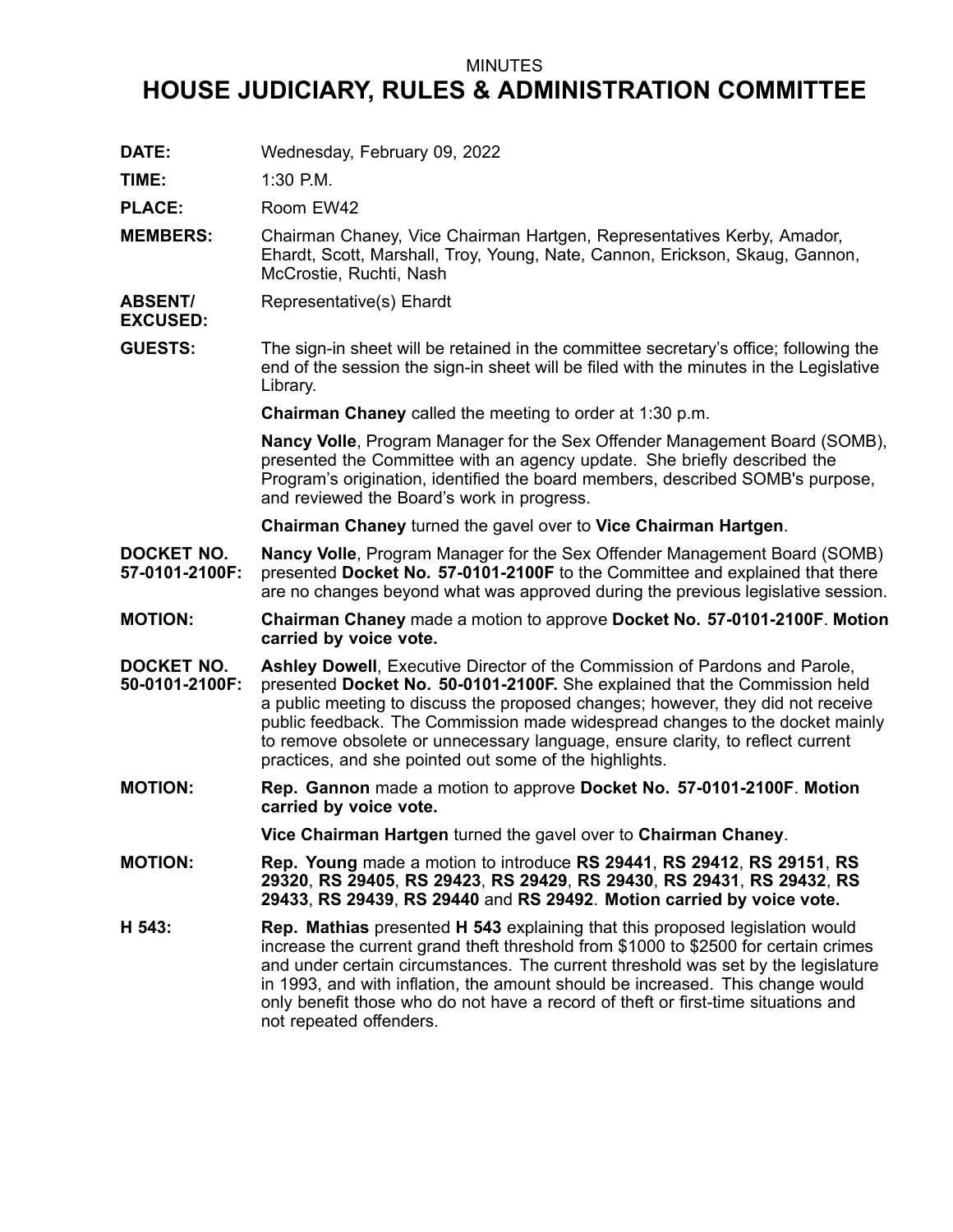The following individuals spoke **in opposition** to **H 543**: **Fred Birnbaum**, Freedom Foundation; **Mike Maraglia**, Fraternal Order of Police; **Melinda Merrill**, NW Grocery Association; **Steve Madden**, Precinct 1923 GOP Voters; **Pam Eaton**, Idaho Retailers Association; **Holly Koole**, Idaho Prosecuting Attorneys Association. They expressed concerns about victims, saying theft is not <sup>a</sup> victimless crime. This legislation devalues victims in favor of inflation and the legal inconveniences experienced by those who violate this law. Concerns about whether the benefits included in this legislation will indeed be applied to individuals charged for the first-time or if repeated violators will also benefit. Retailers stated that the distinction between first time violators and individuals who get caught stealing for the first time needed to be considered. The lawless events occurring in Portland and San Francisco were mentioned, and how many little items can be stolen before adding up to \$1000, let alone \$2500. The police see the injury these types of thefts cause individual victims in their personal lives, and it was noted that with this increase, <sup>a</sup> stolen iPhone would not qualify as grand theft.

The following individuals spoke **in support** of **H 543**: **Teresa Molitor**, Idaho Criminal Defense Lawyers; **Mike French**, Idaho Association of Criminal Defense Lawyers; **Erica Marshall**, Idaho Justice Project; **Joe Miller**, Idaho Assn. Criminal Defense Lawyers. Defense attorneys have concerns about the impact the low current threshold for grand theft has on individuals lives, it is destroying their lives. And noted the distinction between professional retail thieves and individuals who steal out of impulse or need. Advocates for better justice expressed concern about the expenses of incarceration compared to the current threshold and that Idaho has an extremely high percentage of offenders in prison for grand theft. It was pointed out that raising the threshold does not let people "off the hook". Idaho has powerful misdemeanor codes, and violators would still face those consequences. Idaho does not have grades of felonies (A, B, C) like many other states, making it hard to compare the impact of the current threshold with other states.

**Rep. Mathias** summarized that the grand theft threshold needs to incorporate inflation in today's economy, and this change is overdue. Idaho's good economy is why we enjoy <sup>a</sup> lower theft rate than other states and not the current grand theft threshold. And the most compelling reason to raise the threshold is that it sets <sup>a</sup> culture for change and considers the seriousness of these charges in <sup>a</sup> balance with reason.

The Committee voiced concerns about the inconsistent statistical information offered today. Questions are yet unanswered about how Idaho's current grand theft thresholds compare to other states and what dependable statistics exist on the impact of this issue on public safety. Judiciary input on this issue is desired. The comparison of this proposed legislation to lawlessness was not appreciated by some committee members, reminding everyone that this legislation does not change <sup>a</sup> judge's discretion and that misdemeanor convictions will still carry up to one year in jail.

## **MOTION: Rep. Ruchti** made <sup>a</sup> motion to send **H 543** to the floor with <sup>a</sup> **DO PASS** recommendation.

**Rep. Cannon** declared <sup>a</sup> rule 80.

Committee members expressed concern about the timing of this bill, about not having enough information to make <sup>a</sup> decision, and being conflicted between <sup>a</sup> potential need for policy change and <sup>a</sup> potential impact on public safety.

## **SUBSTITUTE MOTION: Rep. Cannon** made <sup>a</sup> substitute motion to **HOLD H 543** in committee.